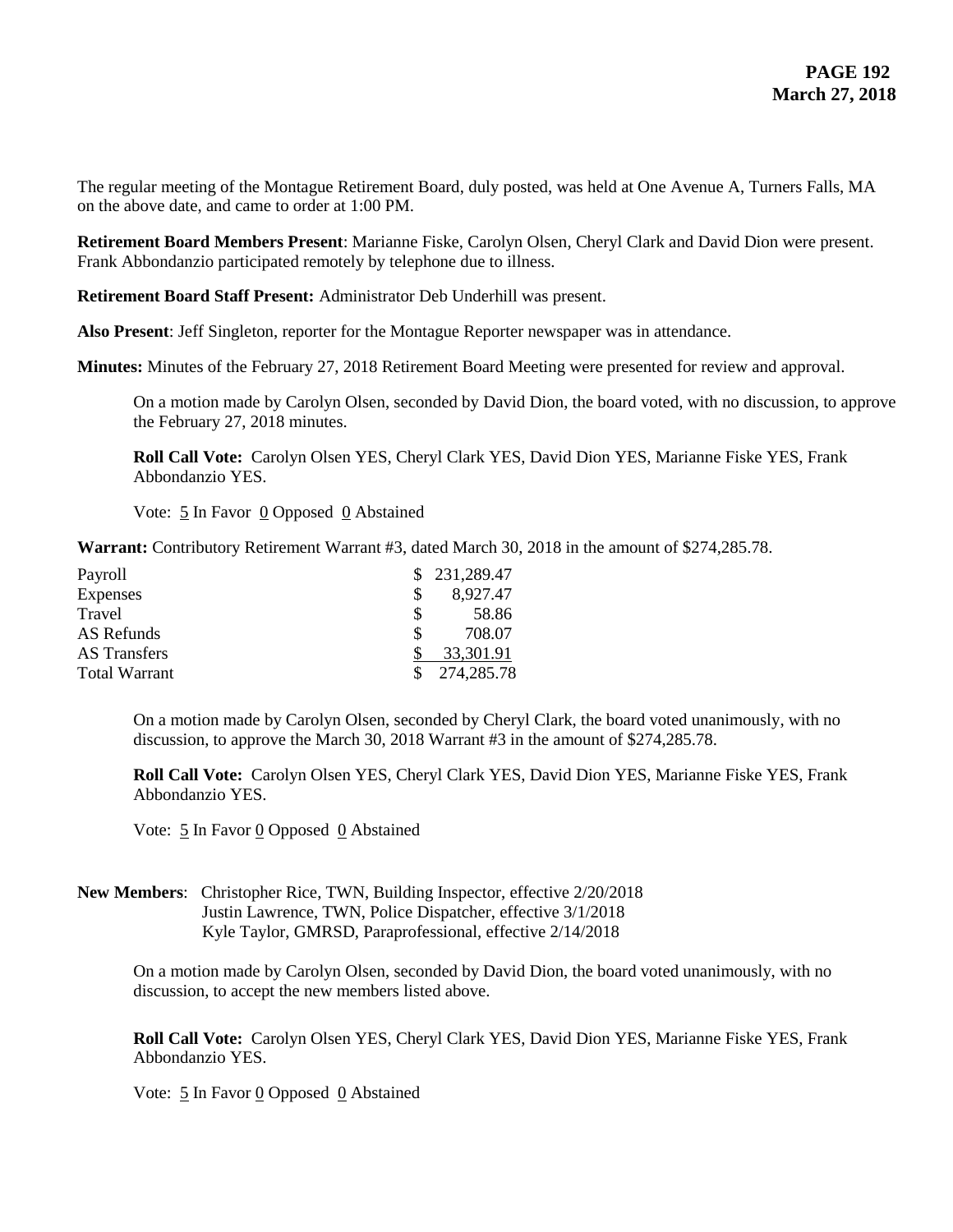**COLA:** Retirement Board to determine whether to pay a cost of living adjustment (COLA) to retirees pursuant to G.L. Chapter 32, 103 (i), and to determine the amount of the COLA, up to a 3% maximum on the first \$18,000 paid annually. The Social Security Administration has announced that the 2018 COLA is 2%.

On a motion made by Carolyn Olsen, seconded by Cheryl Clark, the board voted unanimously, with no discussion, to grant a 3% COLA effective 7/1/2018, for retirees retired prior to 7/1/2017 and payable on 7/31/2018 pursuant to M.G.L. Chapter 32 section 103 (i).

**Roll Call Vote:** Carolyn Olsen YES, Cheryl Clark YES, David Dion YES, Marianne Fiske YES, Frank Abbondanzio YES.

Vote:  $\frac{5}{5}$  In Favor 0 Opposed 0 Abstained

**3(8)c Liability & Transfer**: Thomas Hoad, TWN, WPCF 12/19/2016 – 2/10/2018, transfer to Hampshire County Retirement Board, 1 year, 1 month, 19 days creditable service.

On a motion made by Carolyn Olsen, seconded by Cheryl Clark, the board voted unanimously, with no discussion, to approve the AS transfer to Hampshire County Retirement Board, and to accept 1 year, 1 month, 19 days creditable service for Thomas Hoad.

**Roll Call Vote:** Carolyn Olsen YES, Cheryl Clark YES, David Dion YES, Marianne Fiske YES, Frank Abbondanzio YES.

Vote: 5 In Favor 0 Opposed 0 Abstained

**3(8)c Liability & Transfer**: Teresa Prevett, GMRSD, 9/1/1993-12/15/14, transfer to MA Teachers' Retirement System, 21 years, 3 months, 14 days.

Discussion: David Dion asked why Ms. Prevett was being transferred to MTRS. Administrator Deb Underhill stated that Ms. Prevett has become a teacher, per information from GMRSD.

On a motion made by Carolyn Olsen, seconded by Cheryl Clark, the board voted unanimously to approve the AS transfer to MTRS, and to accept 21 years, 3 months, 14 days creditable service for Teresa Prevett.

**Roll Call Vote:** Carolyn Olsen YES, Cheryl Clark YES, David Dion YES, Marianne Fiske YES, Frank Abbondanzio YES.

Vote:  $\frac{5}{5}$  In Favor 0 Opposed 0 Abstained

**Refund of Annuity Savings:** Timothy Fisher, GMRSD, 1/9/2017-6/27/2017, 5 months, 18 days, has filed an application for withdrawal of funds.

On a motion made by Carolyn Olsen, seconded by Cheryl Clark, the board voted unanimously, with no discussion, to approve the AS refund to Timothy Fisher, GMRSD, 1/9/2017-6/27/2017.

**Roll Call Vote:** Carolyn Olsen YES, Cheryl Clark YES, David Dion YES, Marianne Fiske YES, Frank Abbondanzio YES.

Vote:  $\frac{5}{5}$  In Favor 0 Opposed 0 Abstained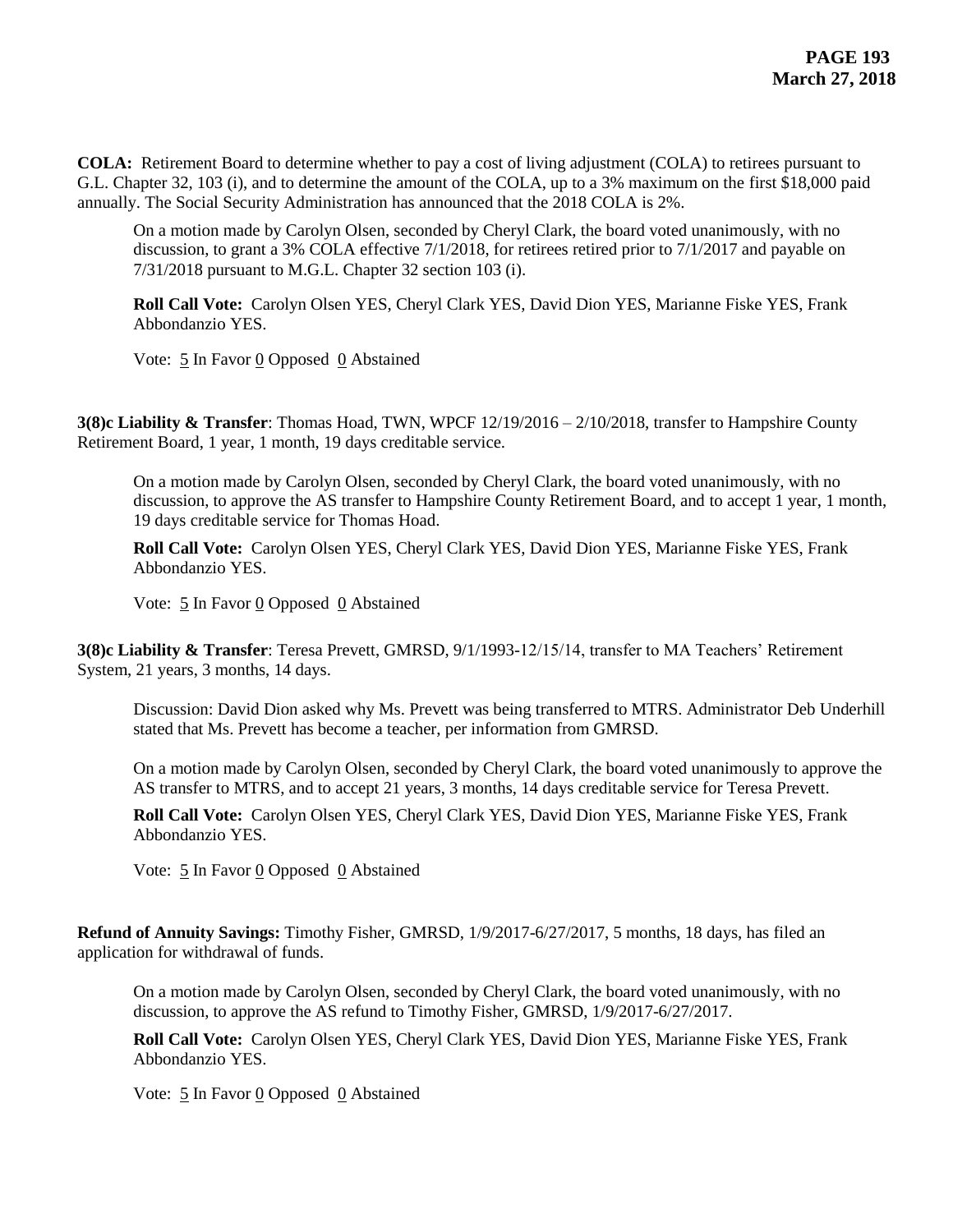**Superannuation Retirement Application**: Option A, received from John Deveney, GMRSD, effective 3/23/2018.

On a motion made by Carolyn Olsen, seconded by Cheryl Clark, the board voted unanimously, with no discussion, to accept the Superannuation Retirement Application, Option A, from John Deveney, GMRSD, effective 3/23/2018.

**Roll Call Vote:** Carolyn Olsen YES, Cheryl Clark YES, David Dion YES, Marianne Fiske YES, Frank Abbondanzio YES.

Vote:  $\frac{5}{5}$  In Favor 0 Opposed 0 Abstained

**Temporary Services Agreement**: board to review and approve a Temporary Services Agreement allowing Marianne Fiske to work in the office as a contractor, at the rate of \$25 per hour.

Marianne Fiske recused herself from the discussion and vote regarding this topic only. Carolyn Olsen will fill in as Acting Chairperson for this topic only.

Discussion: Carolyn Olsen stated that Attorney Tom Gibson has advised the board that Ms. Fiske is legally permitted to work in the office and that the board should have a signed Temporary Services Agreement with Ms. Fiske. David Dion asked if the board had set an hourly limit for this work when they approved the \$25 per hour rate at the May 2017 board meeting. Carolyn Olsen said no, just an hourly rate was approved.

On a motion made by David Dion, seconded by Cheryl Clark, the board voted unanimously to approve the Temporary Services Agreement, written by Attorney Tom Gibson, which defines the terms under which Marianne Fiske can work in the office as a contractor.

**Roll Call Vote:** Carolyn Olsen YES, Cheryl Clark YES, David Dion YES, Marianne Fiske YES, Frank Abbondanzio YES.

Vote: 5 In Favor 0 Opposed 0 Abstained

**BOARD** to review and approve a policy for selection of  $5<sup>th</sup>$  board member.

Discussion: Marianne Fiske asked if everyone had a chance to review the proposed Policy for Selection of the 5<sup>th</sup> Board Member. All board members agreed that they have reviewed this policy.

On a motion made by Carolyn Olsen, seconded by Cheryl Clark, the board voted unanimously to approve the policy for selection of  $5<sup>th</sup>$  board member.

**Roll Call Vote:** Carolyn Olsen YES, Cheryl Clark YES, David Dion YES, Marianne Fiske YES, Frank Abbondanzio YES.

Vote: 5 In Favor 0 Opposed 0 Abstained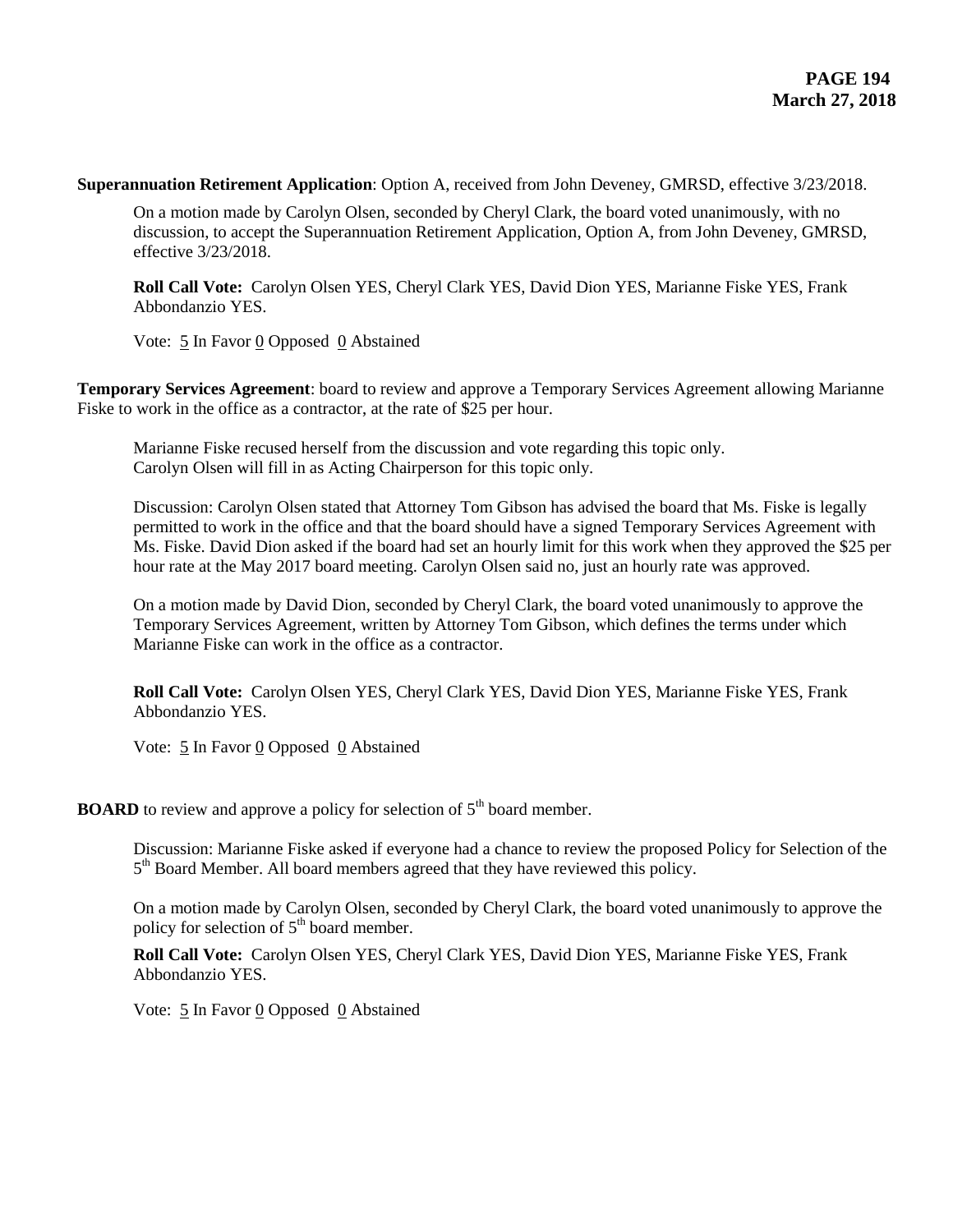**Annual Statement 2017**: The 2017 Annual Statement for the Retirement System was presented for review.

On a motion made by Carolyn Olsen, seconded by Cheryl Clark, the board voted unanimously, with no discussion, to accept the 2017 Annual Statement.

**Roll Call Vote:** Carolyn Olsen YES, Cheryl Clark YES, David Dion YES, Marianne Fiske YES, Frank Abbondanzio YES.

Vote:  $\frac{5}{5}$  In Favor <u>0</u> Opposed 0 Abstained

**Notice**: PERAC has ruled that Mr. Charles Dodge is not eligible to receive creditable service subsequent to February 26, 2018, the date he signed the separation agreement with the town, per letters from Attorney Tom Gibson and PERAC.

Discussion: Mr. David Dion asked for clarification regarding Mr. Dodge's appeal rights. Ms. Underhill stated that a copy of the letter from Attorney Tom Gibson, which outlines the appeal process, was mailed to Mr. Dodge.

Mr. Jeff Singleton of the Montague Reporter asked some clarifying questions regarding regular compensation and how this would affect Mr. Dodge's Superannuation Retirement benefit. Ms. Olsen explained the three factors that are used when calculating a Superannuation Retirement benefit, and stated that this decision will affect Mr. Dodge's years of creditable service and his high average 3 year salary rate. Mr. Singleton asked how this decision will affect the amount the town pays to the retirement system for an annual assessment. Ms. Olsen explained how the annual assessment is calculated, and stated that this decision will have a minimal effect, if any.

Notice: Stephan Georgacopoulos of Pension Technology Group would like to attend the April 24<sup>th</sup> Retirement Board Meeting to present information regarding the Disaster Recovery and Document Scanning module.

Discussion: Mr. David Dion said he may not be able to attend the April 24<sup>th</sup> Board Meeting. Administrator Deb Underhill will contact Mr. Georgacopoulos of PTG to reschedule.

**TRAVEL:** Approve travel expenses for board members and staff to attend PERAC Memos Training on 3/29/2018 in Milford, MA. Administrator Deb Underhill and Board Member Carolyn Olsen will be attending.

On a motion made by Carolyn Olsen, seconded by Cheryl Clark, the board voted unanimously, with no discussion to approve travel expenses for PERAC Memos Training on 3/29/18 in Milford, MA.

**Roll Call Vote:** Carolyn Olsen YES, Cheryl Clark YES, David Dion YES, Marianne Fiske YES, Frank Abbondanzio YES.

Vote: 5 In Favor 0 Opposed 0 Abstained

**TRAVEL:** The MACRS Spring Conference will be held June 3-6 at the Resort & Conference Center in Hyannis.

On a motion made by Carolyn Olsen, seconded by David Dion, the board voted unanimously, with no discussion, to approve travel expenses for the MACRS Spring Conference June 3-6 in Hyannis.

**Roll Call Vote:** Carolyn Olsen YES, Cheryl Clark YES, David Dion YES, Marianne Fiske YES, Frank Abbondanzio YES.

Vote: 5 In Favor 0 Opposed 0 Abstained

Next meeting: **Tuesday April 24, 2018 @ 1 pm.**

Adjourned 1:22 PM